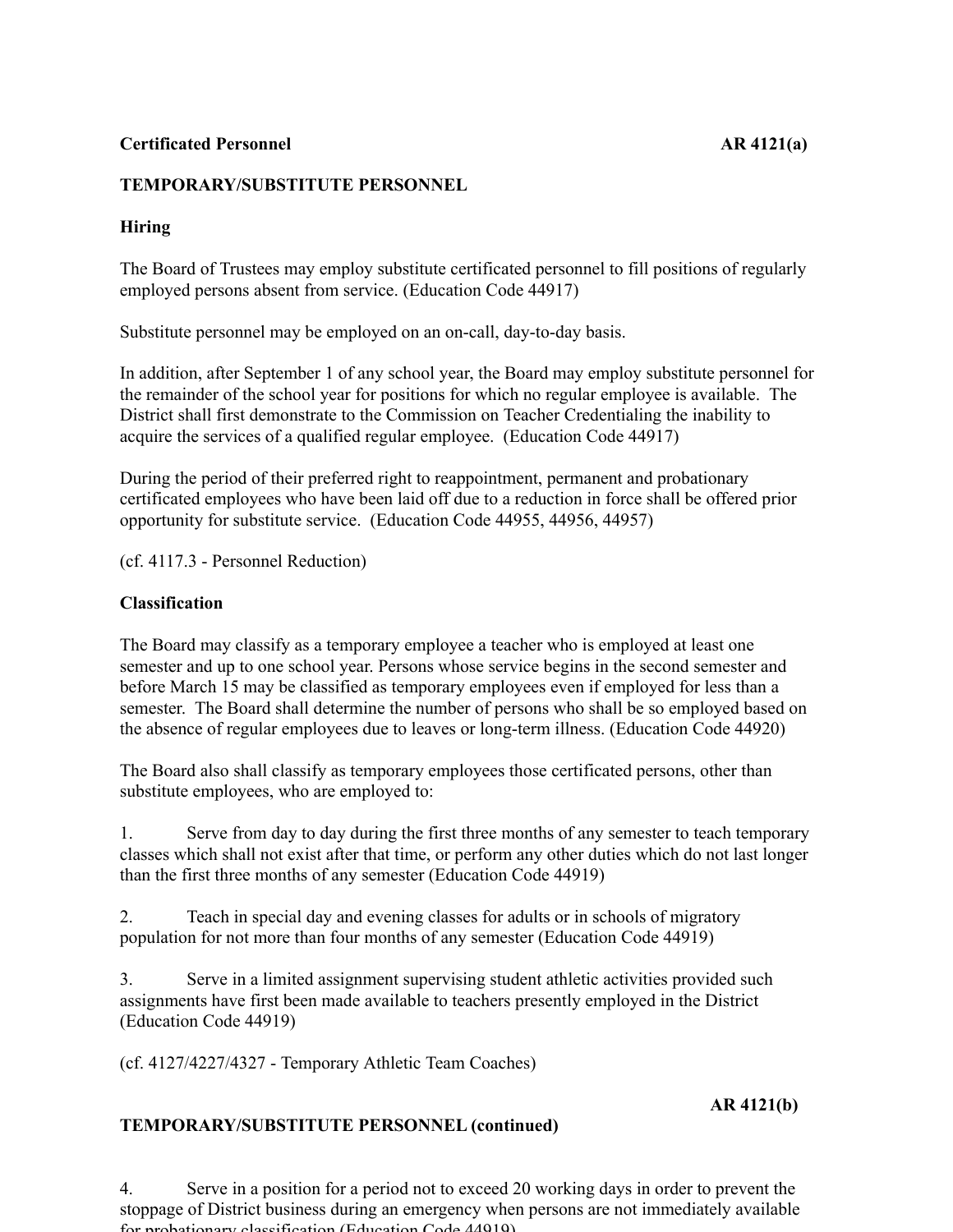4. Serve in a position for a period not to exceed 20 working days in order to prevent the stoppage of District business during an emergency when persons are not immediately available for probationary classification (Education Code 44919)

5. Are employed only for the first semester because the District expects a reduction in student enrollment during the second semester due to midyear graduations (Education Code 44921)

At the time of employment and each July thereafter, the Board shall classify substitute and temporary employees as such. (Education Code 44915, 44916)

Each new substitute and temporary employee shall receive a written statement at the time of initial employment during each school year indicating his/her employment status and salary. This statement shall clearly indicate the temporary nature of employment and the length of time for which the person is being employed. (Education Code 44916)

The Superintendent or designee shall ensure that substitute and temporary employees are appropriately trained, assigned, oriented and evaluated.

(cf. 4113 - Assignment) (cf. 4115 - Evaluation/Supervision) (cf. 4131 - Staff Development)

Qualifications

Any person employed on a substitute or temporary basis in a position requiring certification qualifications shall possess the appropriate credential or permit authorizing his/her employment in such positions and shall meet all other requirements of law for certificated positions.

(cf. 4111.2/4211.2/4311.2 - Legal Status Requirement) (cf. 4112.2 - Certification) (cf. 4112.3/4212.3/4312.3 - Oath or Affirmation) (cf. 4112.4/4212.4/4312.4 - Health Examinations)

All persons employed on a substitute or temporary basis in a capacity designated in his/her credential shall be required to demonstrate basic skills proficiency in reading, writing and mathematics pursuant to Education Code 44252.5, unless exempted by law. (Education Code 44830)

Qualifications for Special Education

### **AR 4121(c)**

### **TEMPORARY/SUBSTITUTE PERSONNEL (continued)**

A non-credentialed person shall not substitute for any special education certificated position. (Education Code 56060)

A person holding a valid credential authorizing substitute teaching may serve as a substitute for a special education teacher for a period not to exceed 20 school days unless, upon application by the District, a 20-day extension is approved by the Superintendent of Public Instruction. In extraordinary circumstances the District may seek an extension longer than 20 days. (Education Code 56061)

In placing substitute teachers in special education classrooms, the District shall give first priority to substitute teachers with the appropriate special education credential and second priority to substitute teachers with any other special education credential. If no substitute with a special education credential is available, the District shall use a substitute teacher with a regular teaching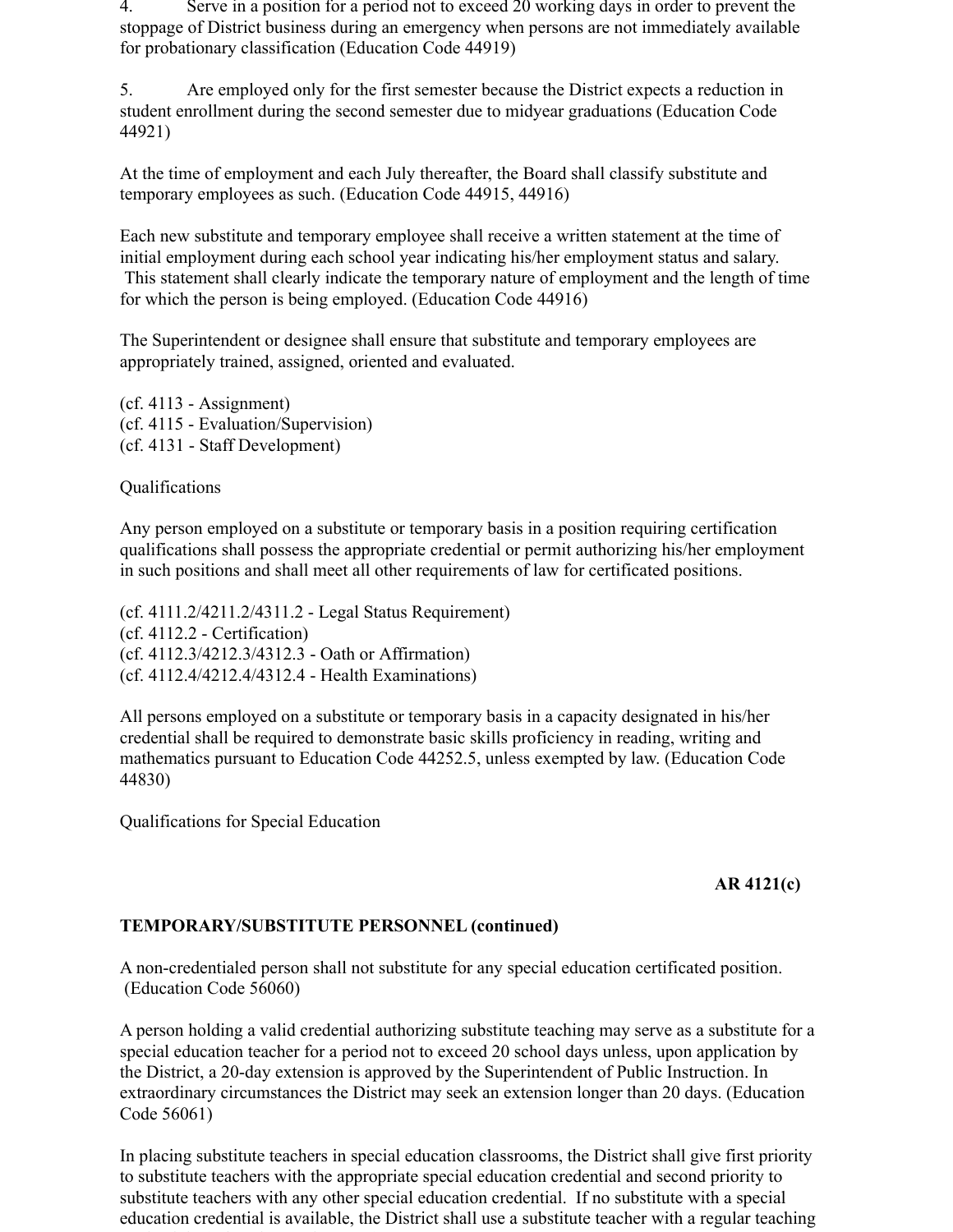to substitute teachers with the appropriate special education credential and second priority to substitute teachers with any other special education credential. If no substitute with a special education credential is available, the District shall use a substitute teacher with a regular teaching credential. (Education Code 56062)

The Superintendent or designee shall recruit and maintain lists of appropriately credentialed substitute teachers. He/she shall contact institutes of higher education with approved special education programs for possible recommendations of appropriately credentialed special education personnel. (Education Code 56063)

Salary/Benefits

The Board shall adopt and make public a salary schedule setting the daily or pay period rate(s) for substitute employees for all categories or classes of certificated employees of the District. (Education Code 44977, 45030)

If an employee who was previously laid off due to a reduction in force serves as a substitute employee for 21 days or more within a period of 60 school days, he/she shall receive compensation at a rate equal to or greater than the amount he/she would have received upon reappointment. (Education Code 44956)

Substitute and temporary employees shall not participate in the health and welfare plans or other fringe benefits of the District.

Granting Probationary Status

With the exception of on-call, day-to-day substitutes, any substitute or temporary employee who performs the duties normally required of certificated employees for at least 75 percent of the school year shall be deemed to have served a complete school year as a probationary employee if employed as a probationary employee for the following school year. (Education Code 44918)

(cf. 4116 - Probationary/Permanent Status)

**AR 4121(d)**

# **TEMPORARY/SUBSTITUTE PERSONNEL (continued)**

Temporary employees hired pursuant to #1 above to teach temporary classes or perform other certificated duties not expected to last more than the first three months of any semester, or to teach special day and evening classes for adults or in schools for migratory populations for the first four months of a semester, shall be classified as probationary employees if the duties continue beyond the those time limits. (Education Code 44919)

Temporary employees hired pursuant to #5 above to teach only the first semester due to anticipated midyear graduations shall be classified as probationary employees for the entire school year if the employment continues beyond the first semester. (Education Code 44921)

Release from Employment/Dismissal

The Board may dismiss substitute employees at any time at its discretion. (Education Code 44953)

The Board may release temporary employees at its discretion if such employees have served less than 75 percent of the school year. Temporary employees who have served 75 percent or more of the school year may be released as long as such employees are notified before the end of the school year of the District's decision not to reelect them for the following school year. (Education Code 44954)

### Reemployment Rights

With the exception of on-call, day-to-day substitutes, a temporary or substitute employee who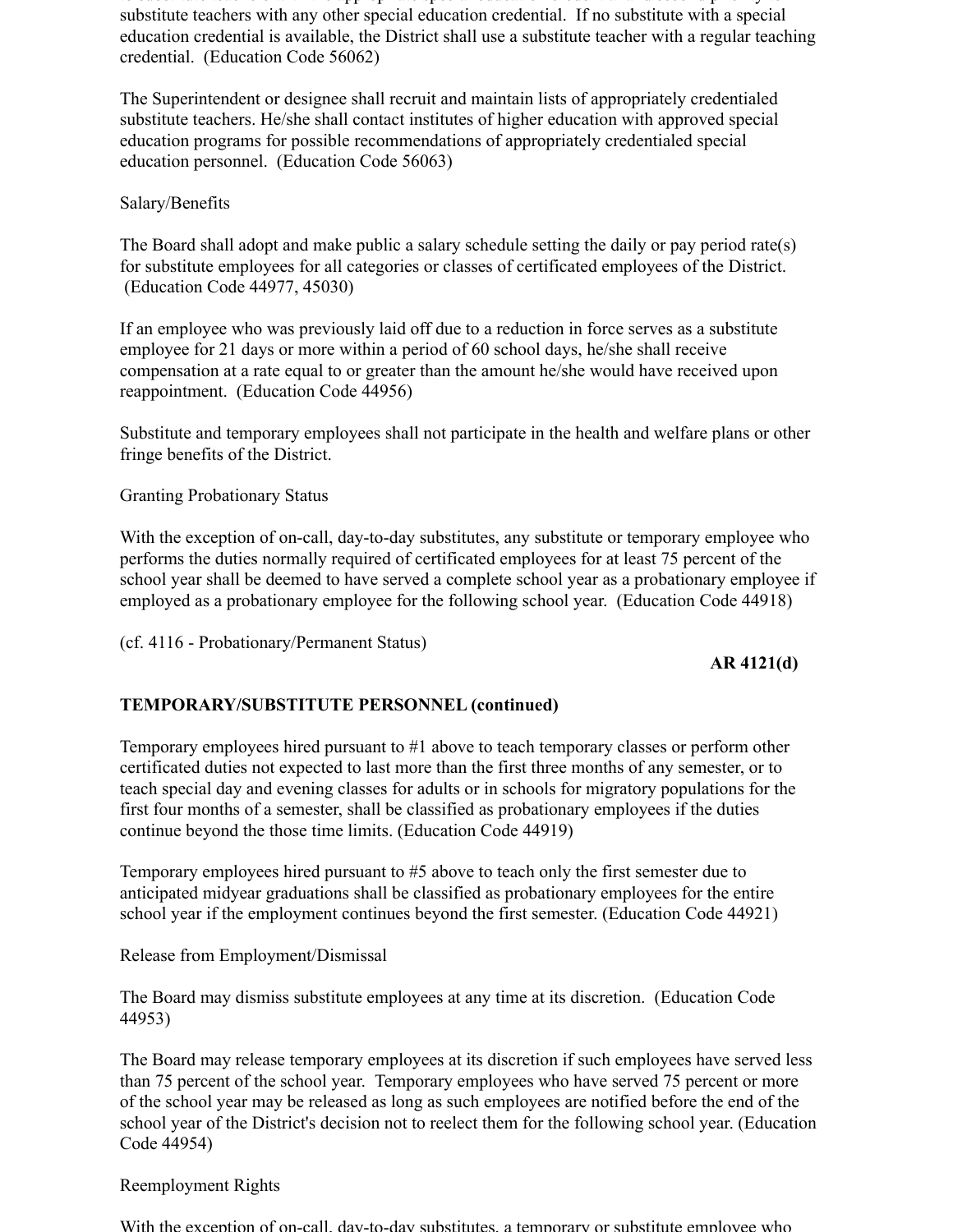#### Reemployment Rights

With the exception of on-call, day-to-day substitutes, a temporary or substitute employee who served at least 75 percent of the previous school year and who was not released pursuant to Education Code 44954 prior to the end of the school year shall be reemployed for the following school year to fill any vacant positions in the District. (Education Code 44918)

With the exception of on-call, day-to-day substitutes, temporary or substitute employees who were released pursuant to Education Code 44954 but who have nevertheless served for two consecutive years, for at least 75 percent of each year, shall receive first priority if the District fills a vacant position for the subsequent school year at the grade level at which the employee served during either year. In the case of a departmentalized program, the employee shall have taught the subject matter in which the vacant position occurs. (Education Code 44918)

# **AR 4121(e)**

## **TEMPORARY/SUBSTITUTE PERSONNEL (continued)**

Persons employed for only the first semester because of anticipated midyear graduations shall be reemployed to fill any vacant positions in the District for which the employee is certified. Preference for available positions shall be determined by the Board as prescribed by Education Code 44845 and 44846. (Education Code 44921)

Legal Reference:

EDUCATION CODE

44252.5 State basic skills assessment required for certificated personnel

44300 Emergency teaching or specialist permits

44830 Employment of certificated persons; requirements of proficiency in basic skills

44839.5 Employment of retirant

44845-44846 Criteria for reemployment preferences

44914 Substitute and probationary employment in computation for classification as permanent employee

44915 Classification of probationary employees

44916 Time of classification; statement of employment status

44917 Classification of substitute employees

44918 Substitute or temporary employee deemed probationary employee; reemployment rights

44919 Classification of temporary employees

44920 Employment of certain temporary employees; classifications

44921 Employment of temporary employees; reemployment rights (unified and high school districts)

44953 Dismissal of substitute employees

44954 Release of temporary employees

44956 Rights of laid-off permanent employees to substitute positions

44957 Rights of laid-off probationary employees to substitute positions

44977 Salary schedule for substitute employees

45030 Substitutes

45041 Computation of salary

45042 Alternative method of computation for less than one school year

45043 Compensation for employment beginning in the second semester

56060-56063 Substitute teachers in special education

CODE OF REGULATIONS, TITLE 5

 $5502$  Filing of physical examination for examination for examination for  $r = 1$